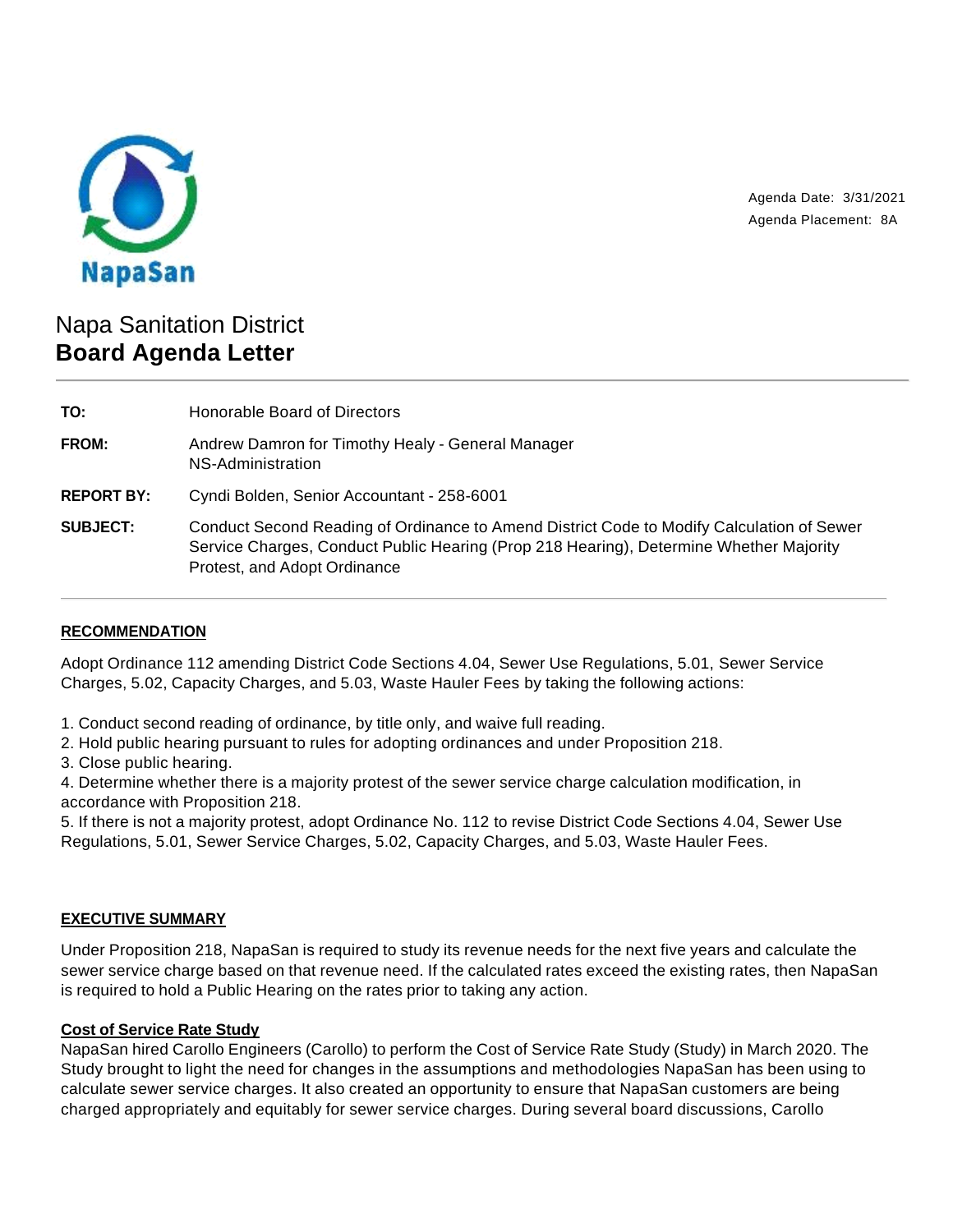presented the findings of the Study, the recommended changes and rate impacts to the Board regarding sewer service charges. After receiving Board feedback from those meetings, Carollo completed its Study and the Board accepted the Study at its November 18, 2020 meeting. The Study is attached to this staff report and is incorporated by reference.

# **Revenue Requirements**

The revenue requirements for NapaSan for the next five years were calculated and are in Chapter 4 of the Study. The recommendation is an annual increase in revenues of 3.0 percent. The revenue requirements include the operations and maintenance costs associated with sewer maintenance and wastewater treatment and resource recovery at current service levels. The revenue needs include funding and implementing the approved Capital Improvement Plan (CIP). NapaSan plans to continue with investing in the rehabilitation and replacement of aging and deteriorating sewer infrastructure. The revenue requirements also include funding NapaSan's reserves in accordance to its financial policies and meeting its debt coverage per bond covenants.

# **Rate Structure Modification**

The Study gathered water usage data and determined that the methodology and formulas used to calculate the equivalent dwelling unit (EDU) should be modified to distribute the sewer service charges more accurately and fairly to all customer classes. Currently, the assumption is that a single family residential customer's water usage averages about 210 gallons per day (gpd). The analysis found that the average water usage is about 117 gpd. The Study also found that, based on the water usage data, the ratio used among residential classes has changed and should be modified.

EDU calculations include flow, biochemical demand (BOD), and total suspended solids (TSS) in the formula. With the shift in flow to 117 gpd, this impacts the assumptions used for the other two (2) components - BOD and TSS. The impact is an increase in BOD to 314 mg/L and TSS to 359 mg/L. The Study also concluded that the percentage allocation between flow, BOD, and TSS has changed and should be modified to 58% to flow, 15% to BOD, and 27% to TSS. This new formula will change the current strength factors used for commercial and industrial customers.

These modifications to the EDU formula is intended to shift the cost appropriately to each customer class. Some customers will see increases to their sewer service charges. To mitigate the impact of these increases, the Study recommends to phase in the modifications.

## **Rate Recommendations**

Based on the Cost of Service Rate Study analysis, it was determined that the rate for 1.0 EDU would remain the same for the next five (5) years at \$738.60. A single family dwelling unit would remain at 1.0 EDU and the modifications to the other residential customers would be phased in over the next five (5) years.

|                                                                                     |  | EDU  FY 21/22 FY 22/23 FY 23/24 FY 24/25 FY 24/25                           |  |
|-------------------------------------------------------------------------------------|--|-----------------------------------------------------------------------------|--|
| Single Family Dwelling                                                              |  | $\ 1.00\ $ \$738.60 $\ $ \$738.60 $\ $ \$738.60 $\ $ \$738.60 $\ $ \$738.60 |  |
| <b>Duplex</b>                                                                       |  | $ 0.80 $ \$709.06 $ $ \$679.51 $ $ \$649.97 $ $ \$620.42 $ $ \$590.88       |  |
| Apartment                                                                           |  | $ 0.80 $ \$472.70 $ $ \$502.25 $ $ \$531.79 $ $ \$561.34 $ $ \$590.88       |  |
| Condo/Townhome                                                                      |  | 0.85  \$716.44   \$694.28   \$672.13   \$649.97   \$627.81                  |  |
| Mobile Home                                                                         |  | $ 0.85 $ \$480.09 $ $ \$517.02 $ $ \$553.95 $ $ \$590.88 $ $ \$627.81       |  |
| Accessory Dwelling Unit  0.50  \$369.30   \$369.30   \$369.30   \$369.30   \$369.30 |  |                                                                             |  |

# **Commercial and Industrial Customers**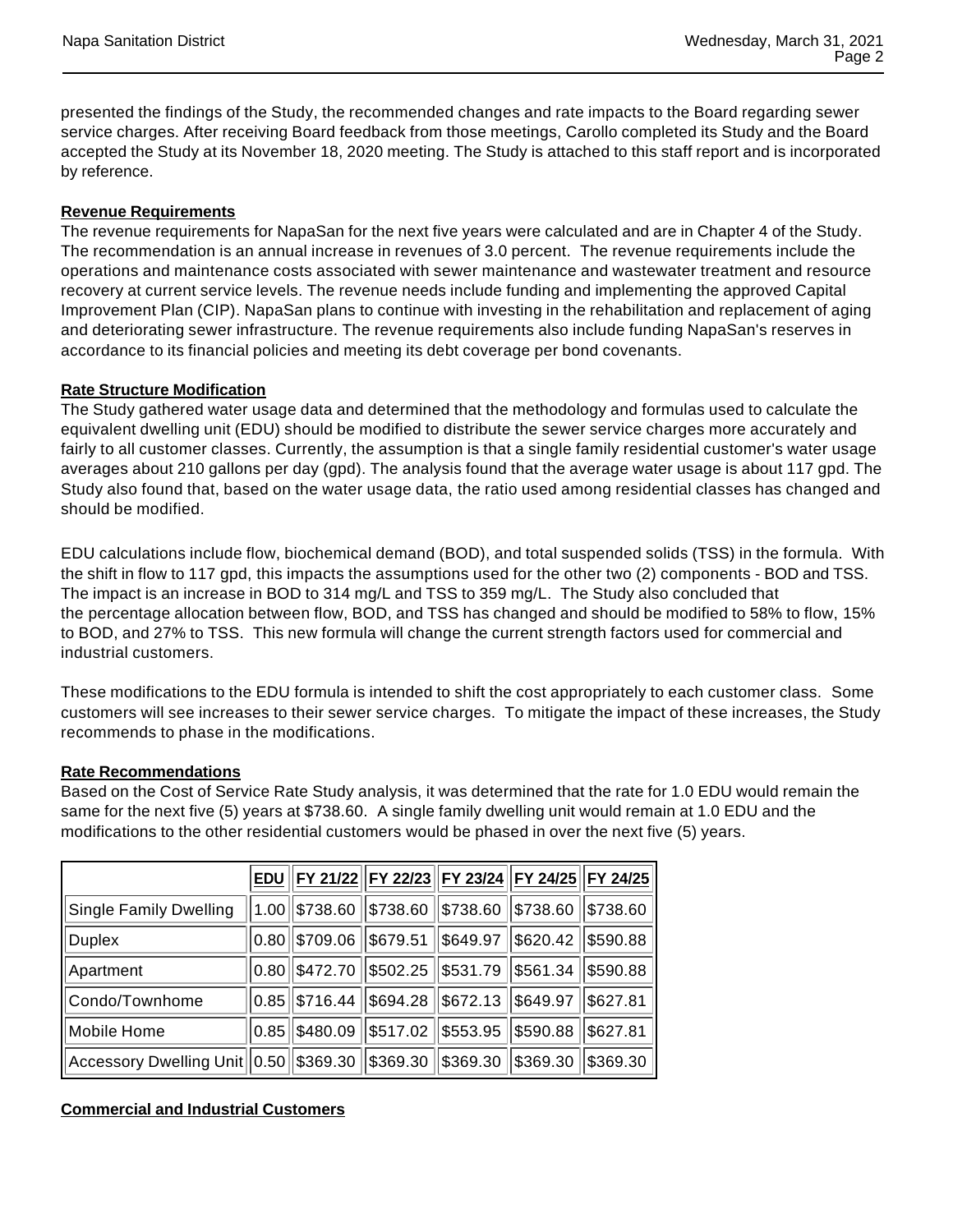The new assumptions in the formula will generate more EDUs in the system and will increase sewer service charges for some commercial and industrial customers. The modifications will be phased in over six (6) years. Water usage data used to calculate EDUs will also use a rolling three-year average instead of one year. This will mitigate the impact of fluctuations in water usage.

## **Proposition 218 Process**

NapaSan mailed the notices to owner's of every parcel served on February 9, 2021. The Prop. 218 Public Hearing will be held virtually on March 31, 2021, starting at 6:00pm via Zoom.

## **Recommended Action**

Staff recommends the Board take the following action:

- 1. Conduct second reading of ordinance, by title only, and waive full reading.
- 2. Hold public hearing pursuant to rules for adopting ordinances and under Proposition 218.
- 3. Close public hearing.
- 4. Determine whether there is a majority protest of the fee modification, in accordance with Proposition 218.

5. If there is not a majority protest, adopt Ordinance No. 112 to modify the calculation of sewer service charges and setting the maximum rate for the next five years.

### **FISCAL & STRATEGIC PLAN IMPACT**

| Is there a Fiscal Impact?         | Yes                                                                                                                                                                                                                                                                      |
|-----------------------------------|--------------------------------------------------------------------------------------------------------------------------------------------------------------------------------------------------------------------------------------------------------------------------|
| Is it currently budgeted?         | No                                                                                                                                                                                                                                                                       |
| What is the revenue source?       | Sewer service charges are collected annually or invoiced monthly to<br>pay for the conveyance, treatment, disposal and beneficial reuse of<br>wastewater.                                                                                                                |
| Is it Mandatory or Discretionary? | Discretionary                                                                                                                                                                                                                                                            |
| Discretionary Justification:      | NapaSan has determined that the revenue of NapaSan to complete its<br>stated goals and objectives for the next five years necessitates the<br>setting of sewer service charges as stated in the staff report and the<br>attached ordinance.                              |
| Is the general fund affected?     | Yes                                                                                                                                                                                                                                                                      |
| Future fiscal impact:             | This action will set the maximum amount that sewer service charges<br>can be assessed for the next five years.                                                                                                                                                           |
| Consequences if not approved:     | If the fee calculation is not modified, there will be inadequate revenues<br>to pay for future capital projects and operational costs. Without this<br>action, the Board will have to decrease the size of the capital program,<br>decrease operating expenses, or both. |
| Additional Information:           |                                                                                                                                                                                                                                                                          |

### **ENVIRONMENTAL IMPACT**

ENVIRONMENTAL DETERMINATION: The proposed action is not a project as defined by 14 California Code of Regulations 15378 (State CEQA Guidelines) and therefore CEQA is not applicable.